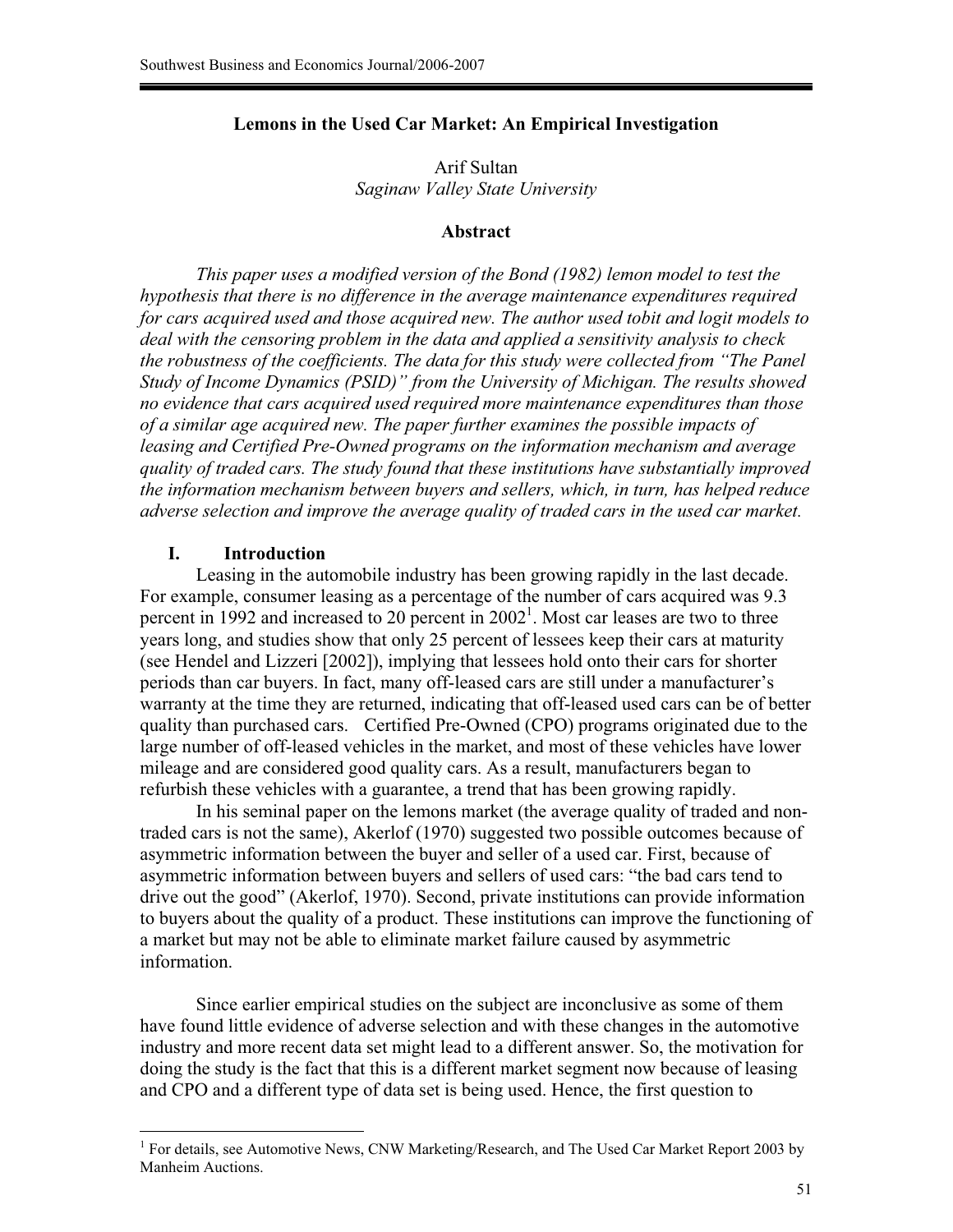examine in this paper is this: Does the lemons hypothesis still hold in the current used car market? To examine this question, the hypothesis of no difference in the average maintenance expenditures required for cars that were acquired used and those that were acquired new was tested. To do this, the Panel Study of Income Dynamics (PSID) data set was used, which has two advantages over the data set used by Bond's (1982). First, it provides actual maintenance expenditure incurred on a car rather than a probability of maintenance expenditure. Second, it has some household characteristics such as income, age of household, and number of cars in the household. Thus, this study provides a useful complement to existing empirical results.

The second question is as follows: What impact do leasing and CPO have on the used car market, and to what extent do they help mitigate the consequences of adverse selection in the used car market? To investigate that, the hypothesis that the average maintenance expenditures for leased cars are not different from those for purchased cars was tested. The alternative hypothesis is that the average maintenance expenditures required for leased cars are lower than those for purchased cars. If a null hypothesis is rejected, that implies that the quality of leased cars is better than that of purchased cars. Also, the null hypothesis of no difference in the average maintenance expenditures required for CPO cars and other used cars was tested. CPO cars should have lower maintenance expenditures than other used cars since they are considered to be of higher quality than other used cars.

#### **II. Literature Review**

The seminal paper on the lemons market was by Akerlof (1970). He showed that in the used car market, sellers know the quality of their cars, but buyers are unable to discern lemons from good cars, which reduce volume of trade as the bad cars tend to drive out the good from the market.

Using data from the Truck Inventory and Use Survey of the Census of Transportation to test the lemons hypothesis (whether the average quality of traded and non-traded pickup trucks is the same), Bond (1982) estimated a binomial logit model with frequency of maintenance as a dependent variable, while mileage, age of car, and "traded" were independent variables. He found no support for the hypothesis. Lacko (1986) found some evidence of adverse selection by comparing the quality of cars purchased from friends and those purchased through newspaper ads. He found that cars purchased from friends and relatives required less maintenance expenditure than cars purchased through newspaper ads. Genesove (1993) examined prices of cars sold and selling propensity by New Car Dealers (NCDs) and Used Car Dealers (UCDs) at wholesale auctions and found that NCDs received premium over UCDs for only 1984 model cars implying that NCDs have better quality cars. Both the dealers received the same price for model years 1987 and 1988. In short, Genesove found weak evidence of adverse selection. In conformity to earlier studies, Sultan and Miah (2007) showed that non-CPO cars required more maintenance expenditures than CPO cars of a similar age. Sultan (2007) also found no evidence of lemons hypothesis. Pratt and Hoffer (1986) investigated whether the quality certification and the used vehicle disclosure laws required by certain states were effective or not. They found no evidence that the mandated disclosure requirements in certain states were effective in increasing the number of good quality trucks traded in the market. Role of leasing in a market with asymmetric information was examined by Gilligan (2004), and he found evidence that leasing mitigates the consequences of asymmetric information about the quality uncertainty of used durable goods. Further evidence was provided by Aizcorbe and Starr-McCluer (1997) and Starkey (1997), and they found that the higher income consumers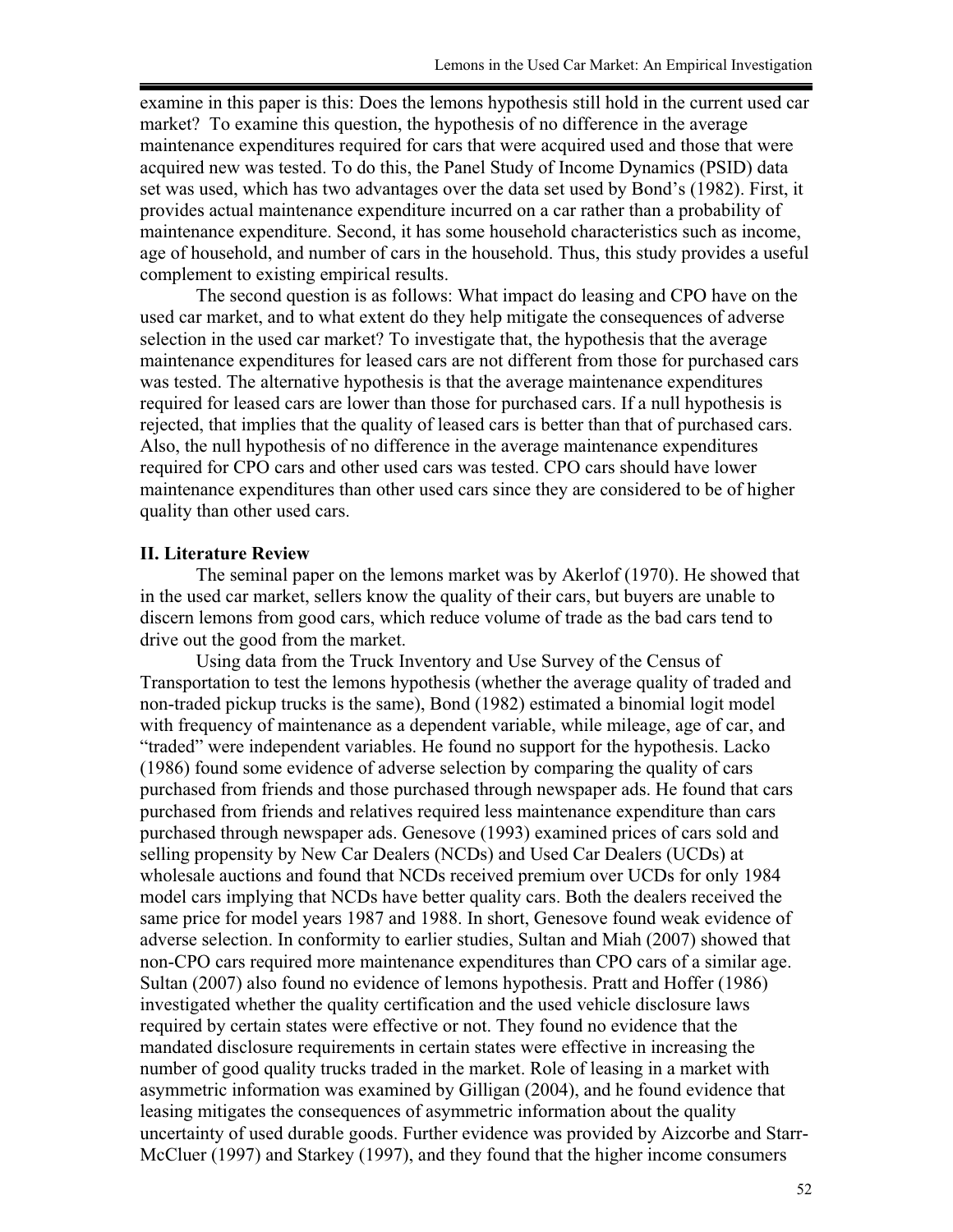prefer leasing to buying. Desai and Purohit (1998), using auction data for a popular car model, found that off-lease cars sell at a premium or, that the price decline over time is slower than for purchased cars, implying that off-leased cars are of higher average quality than other used cars.

#### **III. Data Description**

This empirical analysis drew bi-annual survey data from sections V and X of "The Panel Study of Income Dynamics<sup>2</sup> (PSID)" from the University of Michigan. The data about vehicles were taken from section V, while data on maintenance expenditures were taken from section X. These sections have been a part of the survey since 1999. The sample covered a total of 36,757 cars for the years 1999 and 2001. Households not owning a car were not included.

Table 1 summarizes the statistics. It shows that the proportion of new cars that required maintenance expenditures was 18 percent in 1999 and 19 percent in 2001. The proportion of used cars that required maintenance expenditures was 29 percent for both years. This means cars acquired used required more maintenance expenditures than cars acquired new. Of leased cars, 3 percent required maintenance expenditures in 1999 and 2001, while 14 percent of purchased cars required maintenance expenditures in 1999 and 16 percent in 2001, implying that differential in maintenance expenditures could be associated with age of a car. The proportion of used dealer cars that required maintenance expenditures was 6 percent in 1999 and 4 percent in 2001. Among other used cars, only 11 percent required maintenance expenditures in 1999, and the same percentage required maintenance expenditures in 2001. This also shows that used dealer cars required less maintenance expenditure than other used cars.

Descriptive statistics for the data are presented in Table 2. It shows the variables included in the model and their respective means, standard deviations, maxima, and minima. It also shows that average monthly maintenance expenditures for the first car in the household are \$56 for cars purchased new and \$97 for used cars. The average maintenance expenditure per month for the second car is \$31 for cars purchased new and \$83 for used. Note the maintenance expenditure for the second car is lower than that for the first car because of lower usage of second car in the household as they are older cars. The average age of the household's first car is 1.54 years for cars purchased new and 4.60 years for cars purchased used. The average age of the second car is 1.46 years for cars purchased new and 4.29 years for cars purchased used but they have large age variance. The ages of all cars ranged from 1 to 20 years. The variable NUMBER OF CARS represents number of cars in the household and ranges from 1 to 10, with a mean of 2.06. It ranges from 1 to 8 for new cars, with a mean of 0.95, while it ranges from 1 to 8 for households with used cars, with a mean of 1.13. Mean values for the variables TRADED1, LEASE1 and CPO1 were 0.57, 0.07 and 0.09, respectively. The maintenance expenditure data is aggregated for each household.

## **IV. Model and the Methodology**

 $\overline{a}$ 

I used the following model, which is based on Bond (1982):  $m_i = \beta_o + \beta_1 (TRADED)_i + \beta_2 (LEASE)_i + \beta_3 (CPO)_i + \beta_4 (AGEC)_i$  $+ \beta_5 (NUMBERC) + \beta_6 (SYEAR) + \varepsilon$  (1)  $i = 1, 2$ ; 1 for 1<sup>st</sup> car and 2 for 2<sup>nd</sup> car.

 $2^2$  For details, see the website: http://psidonline.isr.umich.edu/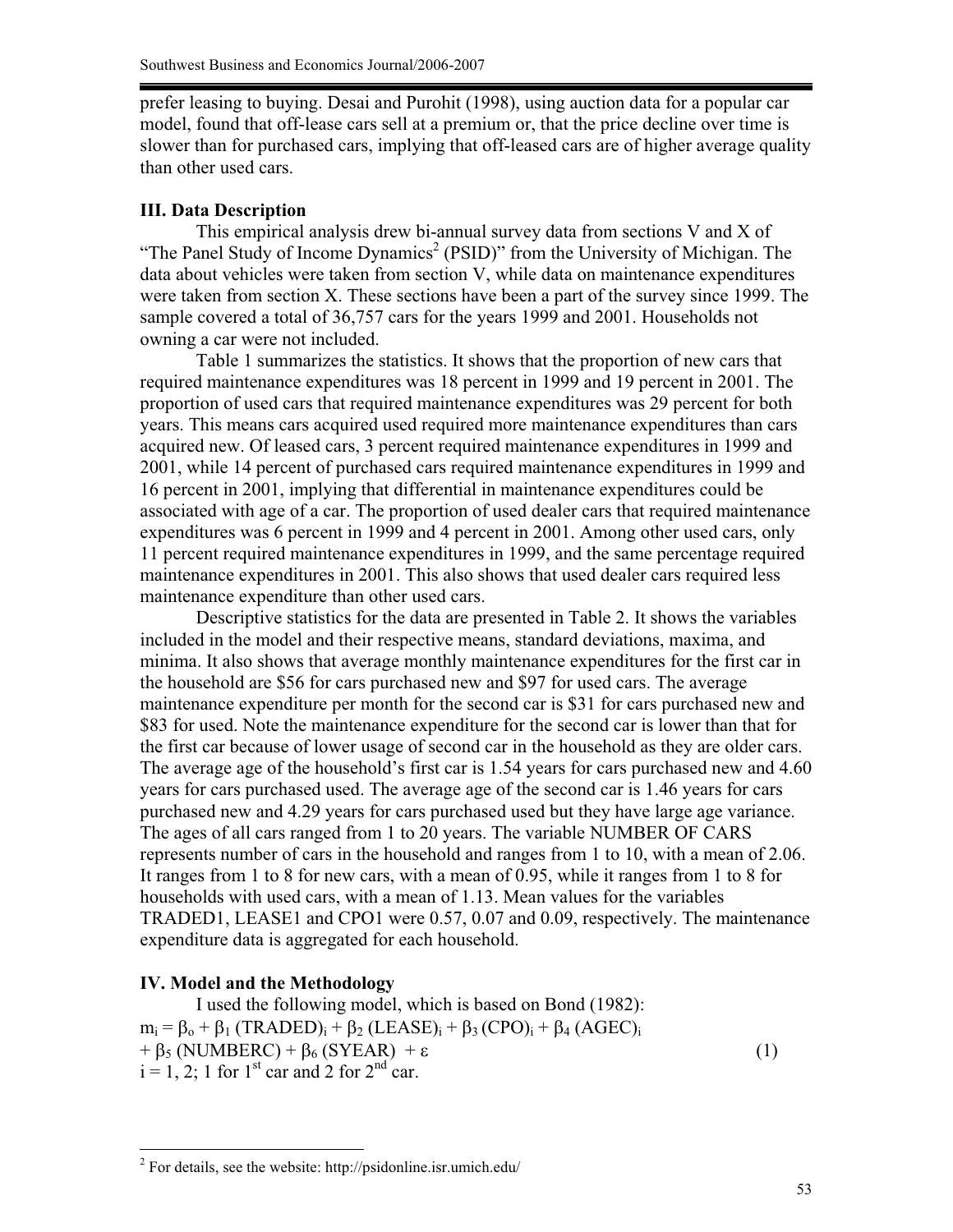where  $m_i$  = maintenance expenditure incurred on a car; TRADED is a dummy variable equaling 1 if the car was acquired used and 0 otherwise; LEASE is a dummy variable equaling 1 if the car was leased and 0 otherwise; CPO is a dummy variable equaling 1 if the car was a CPO and obtained from the dealer and 0 otherwise; AGEC represents age of a car; NUMBERC represents number of cars; and SYEAR is a dummy variable equaling 1 if the survey year was 2001. Used dealer cars is a proxy for CPO cars, which are bought directly from used car dealers under the CPO program. Bond (1982) estimated a model with a probability of maintenance as a dependent variable and age of a truck, mileage, and "traded" as independent variables.

Bond (1982) tested the lemon hypothesis (whether the average quality of traded and non-traded pickup trucks is the same) and found no evidence of the hypothesis. To test the lemons hypothesis, I used the amount of maintenance expenditure as a measure of car quality. That is, a car requiring more than average expenditure on maintenance was considered a lemon, whereas a car requiring less than average expenditure was a good car. The presence of a positive and significant value of the coefficient of TRADED,  $\beta_1$ , indicates that a traded car is likely to have more maintenance expenditure than a nontraded car, all else being equal. The presence of a negative and significant value of  $\beta_1$ indicates that a traded car is likely to have less maintenance expenditure than a nontraded car. If  $\beta_1$  is insignificant, then there is no significant difference in the maintenance expenditures between a car acquired new and one acquired used. I expect  $\beta_1$  to be not significantly different from zero.

The second question considered involves the impact that leasing and CPO have on the used car market. The coefficient of LEASE,  $\beta_2$ , should be negative and significant. The presence of a positive and significant value of  $\beta_3$  indicates that a CPO car is likely to have more maintenance expenditure than other used cars (or a non-CPO). Therefore, I expect the coefficient on CPO,  $\beta_3$ , to be negative and significant.

I estimated the above model by using the Tobit model rather than OLS; justification for this is as follows. In the survey population, there are two types of car owners: those who spend nothing on the maintenance of their cars, and those who spend on the maintenance of their cars. If we estimate the model using OLS, because of the large number (proportion) of zero maintenance, the estimates will be biased and inconsistent since there is no guarantee that  $E(\varepsilon)$  will be necessarily zero. As shown in Table 1, approximately half the cars in the sample did not require any maintenance expenditure. To deal with this censoring, I estimated a Tobit model. The Tobit model assumes that the structure of the error term as  $\epsilon \sim N(0, \sigma^2)$ , where  $\sigma^2$  is the variance of the error term. Moreover, the R<sup>2</sup> measure for Tobit (sampling correlation  $(\gamma_i, y_i)^2$ ) is higher than OLS [see Wooldridge (1991)]. Therefore, I used the Tobit model.

There is a common notion that as a car gets older, the more maintenance expenditure it requires. Akerlof's (1970) lemons model gives no specific guidance about how long it would take a car owner to become aware that his/her car is a lemon. Among the older cars, many lemons may already have been scrapped. Many newer cars may still have warranty, so age of a car must be controlled for to test the hypothesis.

INCOME and AGE OF HOUSEHOLD variables are also added to see the robustness of my results. They are also expected to affect the maintenance expenditure incurred on a car. I expect income to be positively related to the maintenance expenditures as higher income people consume more to get good service from their cars. Age of household can go either way.

I estimated three versions of the model. First, I estimated the model without INCOME and AGE OF HOUSEHOLD variables, second, I estimated the model adding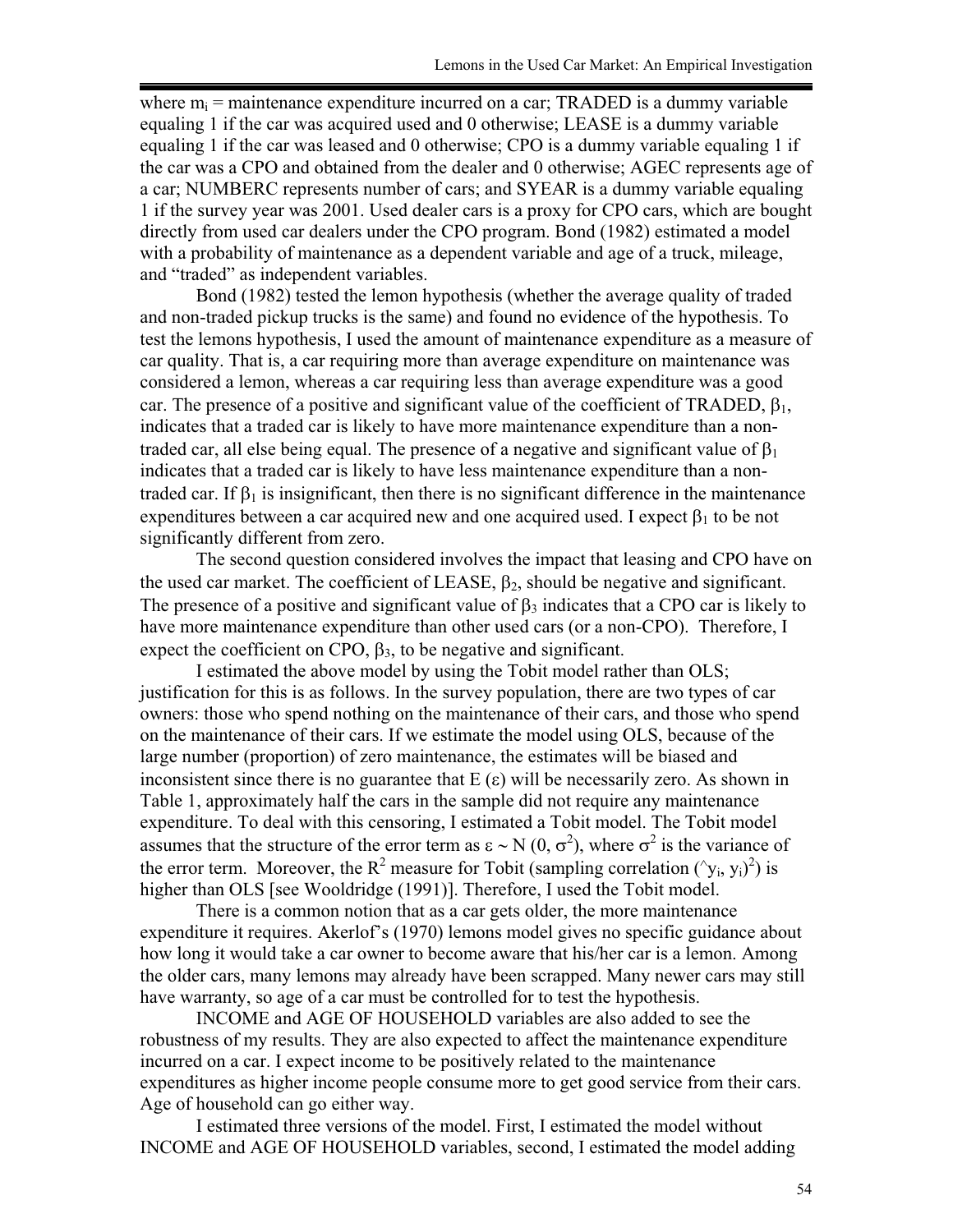AGE OF HOUSEHOLD and AGE OF HOUSEHOLD SQUARED to the model; and third, I added both INCOME and AGE OF HOUSEHOLD and squared these two variables in the model. The variables INCOME SQUARED and AGE SQUARED were added to see the non-linearity effects between these variables and the dependent variable. This procedure allowed me to better understand the effect of these variables on the estimates of TRADED, LEASE, and CPO.

# **V. Discussion of the Results**

First, I compared the result of the logit model with Bond's (1982) results in Table 3. Columns  $1 - 4$  show his results, and columns  $5 - 6$  show my results. Out of four repair types<sup>3</sup>, he found the estimates for only one type as significant for age group  $1 - 5$  and one for age group  $6 - 10$ . For all other repair types and age groups, he found that the estimates of TRADED are insignificant. Column 5 of Table 3 shows that the estimated coefficient of  $\beta_1 = 0.0250$  ( $z = 0.90$ ) is positive and insignificant at either the 5% or 10% level, as expected, implying that the maintenance expenditure is not significantly different for both types of cars – acquired new and acquired used. Column 6 of the table shows the result by adding INCOME and AGE OF HOUSEHOLD variables to the basic model. As displayed in column 6 of Table 3, the estimated coefficient of TRADED is  $\beta_1$  $= 0.020$  ( $z = 0.72$ ) for the first car, which is insignificant. Bond (1982) found that for older cars the coefficient is significant (see column 3 in table 3). I also found  $\beta_1 = 0.077$  $(z = 2.82)$  for the second car. Thus, the estimated coefficient of TRADED is significant for the second car<sup>4</sup>. The likely reason is that most of the second cars in the sample are older as indicated by larger age variance. Hence, my results support the earlier studies including Bond (1982).

 I present the result of the Tobit model in Table 4. Column 1 shows that the estimated coefficient of TRADED is  $\beta_1 = 0.012$  ( $z = 1.19$ ) for the first car. It remains insignificant even after adding INCOME, AGE OF HOUSEHOLD and squared of these two variables as explanatory variables to the basic model as shown in columns 2 and 3. Thus, the coefficient estimate of TRADED has the expected positive sign and is insignificant. Therefore, maintenance expenditure is not significantly different for cars acquired new and those acquired used.

As shown in column 2 of Table 4, the estimated coefficient of LEASE is  $\beta_2$  = -0.033 ( $z = 1.85$ ) and the estimated coefficient of CPO is  $\beta_3 = -0.027$  ( $z = 1.80$ ). The estimated coefficients of LEASE and CPO have an expected negative sign and are significant at the 5% level of significance, implying that the average maintenance expenditures for CPO cars and leased cars are lower than maintenance expenditures for non-CPO and purchased cars. By adding AGE OF HOUSEHOLD and AGE OF HOUSEHOLD SQUARED variables, as displayed in column 2 of Table 4, the estimated coefficient  $\beta_2 = -0.033$  ( z = 1.85) for the first car and  $\beta_2 = 0.020$  ( z = 0.74) for the second car, and the estimated coefficient  $\beta_3 = -0.027$  ( $z = 1.80$ ) for the first car and  $\beta_3 =$  $0.001$  ( $z = 0.04$ ) for second car. The estimated coefficients of LEASE and CPO are negative and significant at the 5% level of significance for the first car but insignificant for the second car. Again, the likely reason is the presence of older cars and larger age variance of the second car in the sample.

Next, I estimated the model by adding INCOME, AGE OF HOUSEHOLD, and the square of these two variables as explanatory variables and found that the estimated coefficients of LEASE and CPO were significant. This indicates that the average

 $\overline{a}$ 

<sup>&</sup>lt;sup>3</sup> Bond (1982) used four repair types, and they are engine, transmission, brakes, and rear axle.

<sup>4</sup> Second car in the household.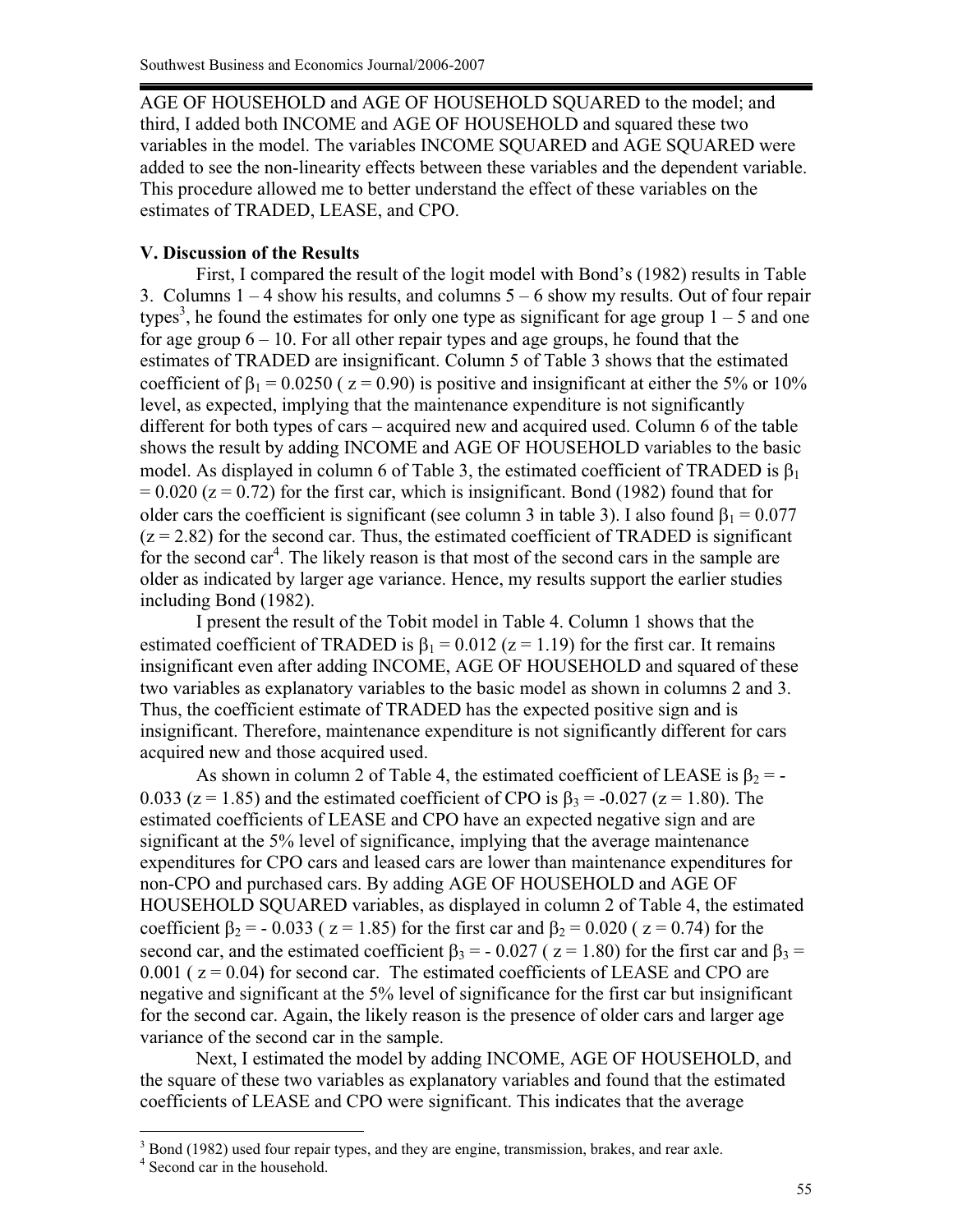maintenance expenditure is significantly different for leased and purchased cars and for CPO and non-CPO cars.

I tested the hypothesis of the stability of parameters between the two years and found the F-statistic to be 0.791, with a p-value of 0.21. Thus, the stability hypothesis cannot be rejected at the 10% level of significance, implying a strong likelihood that pooling the data across the two years is legitimate. Therefore, I present the results from the combined data only. I ignored the dependence issue arising from repeat samples of households over the years because they are less than 1 percent.

## **VI. Sensitivity Analysis**

I examined whether the estimates are robust to alternative model specifications. In general, the parameter estimates are robust. In particular, the estimated coefficient for the variable TRADED remains positive and insignificant, while the estimated coefficients for the variables LEASE and CPO remain negative and significant for the first car.

First, I estimated the model using  $OLS^5$  with different specification choices and found the results very similar to the baseline results from Tobit, where the baseline results are displayed in column 2 of Table 4.

Second, I estimated the Tobit and OLS<sup>6</sup> models using a different expenditure data set. I selected observations with only one car in the household and with positive maintenance expenditure incurred on a car for both the years. For  $2001^7$ , the results showed that the coefficient estimate of TRADED, LEASE and CPO are similar to the baseline estimate. For 1999, the coefficient estimate of TRADED is statistically insignificant but estimates of LEASE and CPO become insignificant. The likely reason for this is biasness as some of the variables are omitted.

#### **VII. Conclusion**

The first purpose of this paper was to examine the difference in the quality between cars acquired used and those acquired new. I measured the quality of the car by using maintenance expenditures incurred on a car and used a new panel dataset published by the University of Michigan. I found that cars acquired new required the same maintenance expenditures as those acquired used, all else being equal, implying that cars acquired used are of same quality as cars acquired new of a similar age. If cars acquired used were of lower quality, they would have required more maintenance expenditure. This result is consistent with earlier empirical testing by Bond (1982), Lacko (1986), and Genesove (1993).

The second purpose of this paper was to examine the consequences of leasing and CPO on the adverse selection and the average quality of traded cars in the market. I found that purchased cars required more maintenance expenditure than those that were leased, indicating that used cars that are off-leased are of better quality than other used cars, all else being equal. This result is consistent with earlier empirical results by Gilligan (2004) and Desai and Purohit (1998). Also, I found that CPO cars require less maintenance expenditure than non-CPO cars, all else being equal.

<sup>&</sup>lt;sup>5</sup> These results are not reported to save the space but are available on request from the author.

 $^6$  Again, I did not report these results here to save the space.  $^7$  Again, results are not reported to save the space.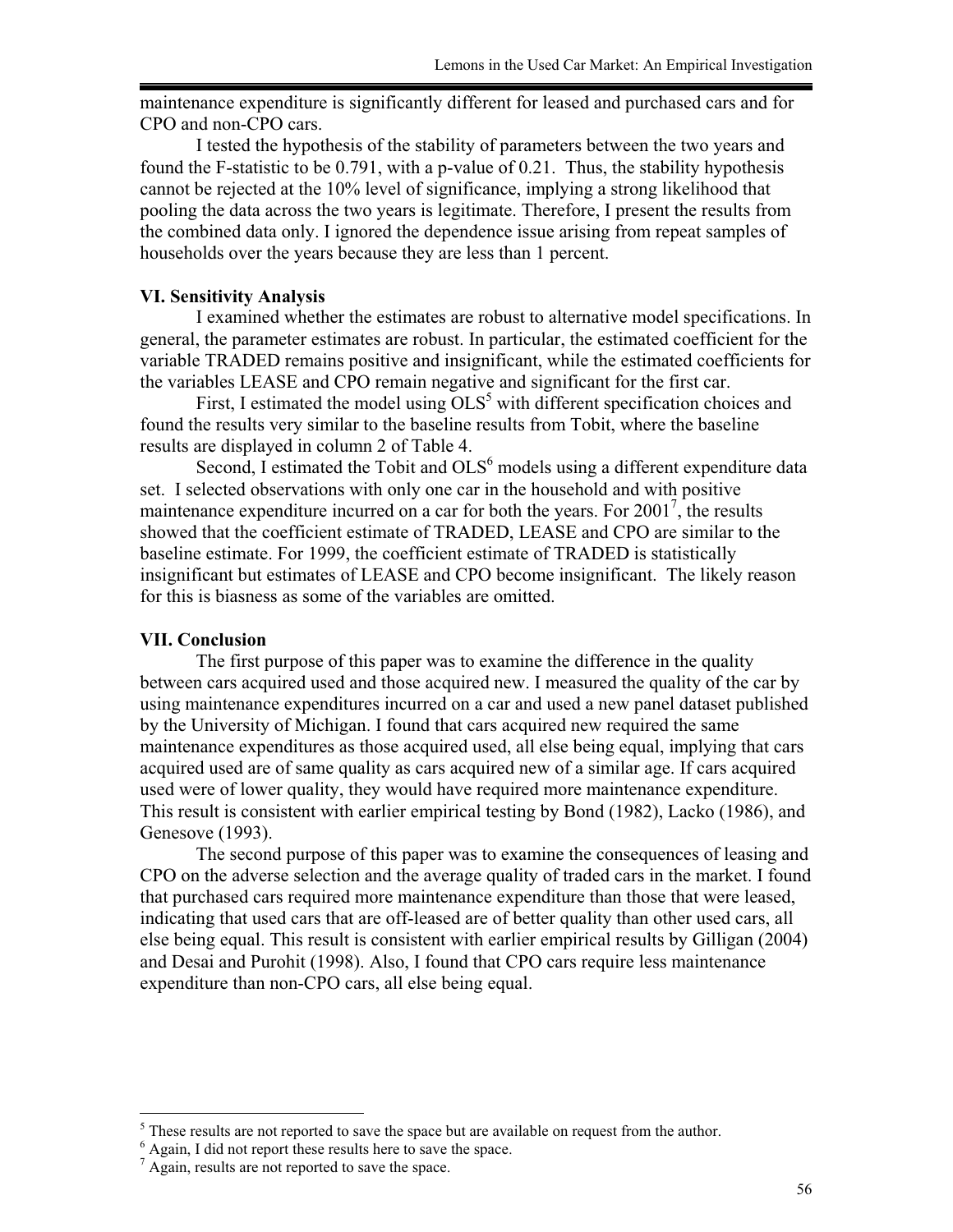#### **References**

- Aizcorbe, A., & Starr-McCluer, M. (1997). Vehicle ownership, purchases, and leasing: Consumer survey data. *Monthly Labor Review*, *120*, 34-40.
- Akerlof, G. A. (1970). The market for "lemons": Quality uncertainty and the market mechanism. *Quarterly Journal of Economics*, *84*, 488-500.
- Bond, E. W. (1982). A direct test of the lemons model: The market for pickup trucks. *American Economic Review*, *72*, 836-40.
- Desai, P., & Purohit, D. (1998). Leasing and selling: Optimal marketing strategies for a durable goods firm. *Management Science*, *44*, 19-34.
- Genesove, D. (1993). Adverse selection in the wholesale used car market*. Journal of Political Economy, 101*, 644-65.
- Gilligan, T. W. (2004). Lemons and leases in the used business aircraft market. *Journal of Political Economy, 112*, 1157-80.
- Hendel, I., & Lizzeri, A. (2002). The role of leasing under adverse selection. *Journal of Political Economy*, *110*, 113-143.
- Lacko, J. (1986). Product quality and information in the used car market. *Staff Report*, Federal Trade Commission, 1986.
- Pratt, M., & Hoffer, G. E. (1986). The efficacy of state mandated minimum quality certification: The case of used vehicles. *Economic Inquiry*, 313-18.
- Starkey, W. (1997). Automobile leasing in the United States: Why do consumers lease cars. Ph.D. Dissertation, University of Washington.
- Sultan, A., & Miah, F. (2007). A test of Lemon Model in the used car market. The Global Journal of Finance and Economics, 4, 65-72.
- Sultan, A. (2007). Lemons hypothesis reconsidered: An empirical analysis. Economics Letters, forthcoming.
- Wooldridge, J. (1991). Specification testing and quasi-maximum likelihood estimation," *Journal of Econometrics*, *48*, 29-57.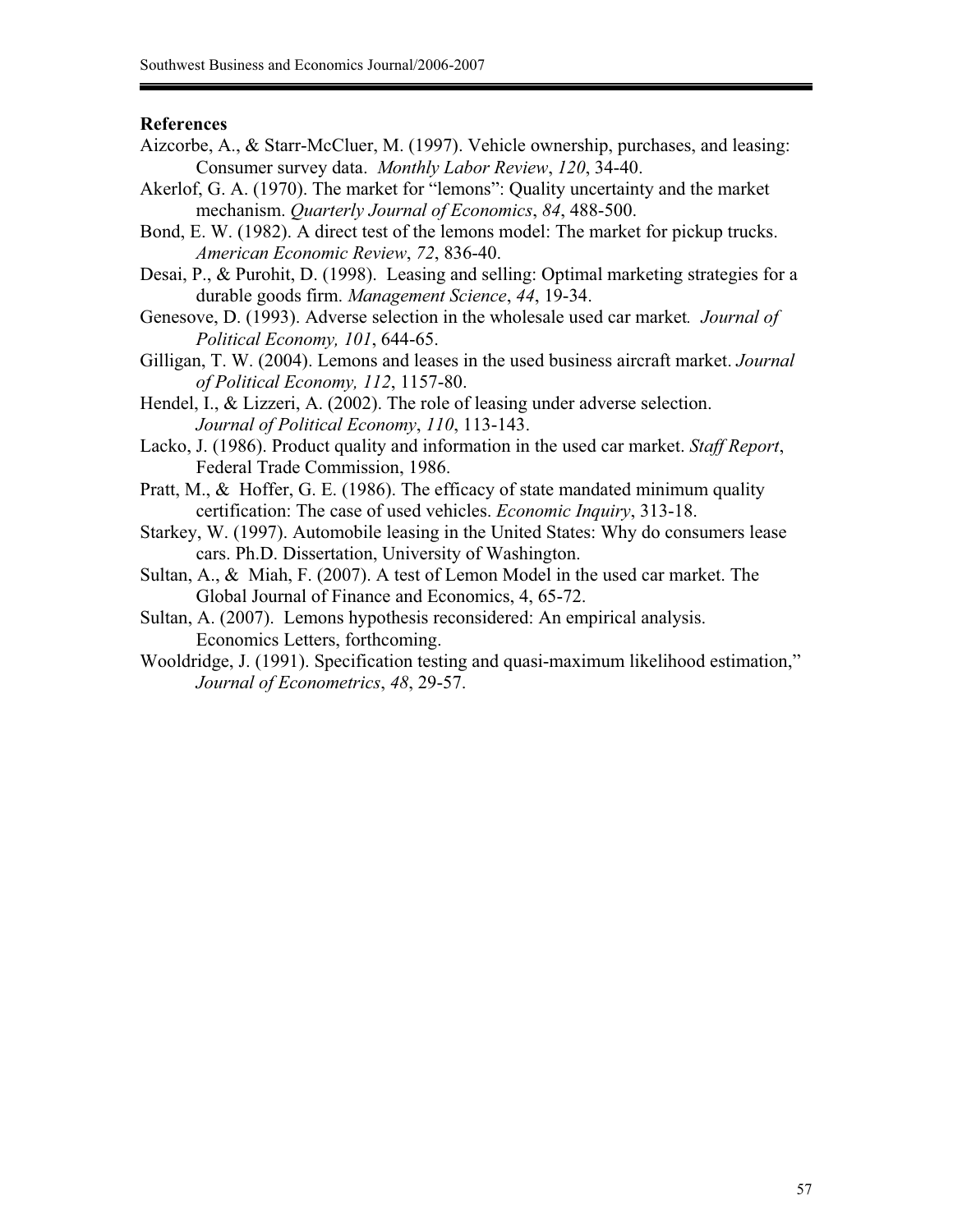| Variable                           | 1999   | 2001     | <b>Combined</b> |
|------------------------------------|--------|----------|-----------------|
| <b>Total Cars</b>                  | 17,902 | 18,855   | 36,757          |
| Cars acquired used $(\% )$         | 58     | 58       | 58              |
| Proportion requiring maintenance   |        |          |                 |
| All cars $(\% )$                   | 47     | 48       | 47.5            |
| New cars $(\%$                     | 18     | 19       | 18.5            |
| Leased cars $(\% )$                | 3      | 3        | 3               |
| Purchased cars $(\% )$             | 14     | 16       | 15              |
| Received as gift - new $(\%$ )     |        | $\Omega$ | 0.5             |
| Used cars $(\% )$                  | 29     | 29       | 29              |
| Used Dealer Cars $(\% )$           | 6      | 4        | 5               |
| Other Used Cars $(\% )$            | 11     | 11       |                 |
| Received as $g$ ift – used $(\% )$ | 5      | 6        | 5.5             |
| Others <sup>*</sup> $(\% )$        |        | 8        | 7.5             |

# **Table 1: Summary Statistics**

\*includes leased used cars, company cars and etc.

| <b>Table 2: Descriptive Statistics</b>   |            |             |            |             |                |             |                      |             |
|------------------------------------------|------------|-------------|------------|-------------|----------------|-------------|----------------------|-------------|
| <b>Variable</b>                          | Mean       |             | Maximum.   |             | <b>Minimum</b> |             | <b>Std Deviation</b> |             |
|                                          | <b>New</b> | <b>Used</b> | <b>New</b> | <b>Used</b> | <b>New</b>     | <b>Used</b> | <b>New</b>           | <b>Used</b> |
| AGEC1                                    |            |             |            |             |                |             |                      |             |
| (age of first car)<br>AGEC <sub>2</sub>  | 1.54       | 4.60        | 20.00      | 20.00       | 1.00           | 1.00        | 2.59                 | 5.07        |
| (age of second car)<br>LEASE1            | 1.46       | 4.29        | 20.00      | 20.00       | 1.00           | 1.00        | 3.33                 | 5.80        |
| (first car lease)<br>LEASE2              | 0.07       |             | 1.00       | ----        | 0.00           | ----        | 0.26                 |             |
| (second car lease)<br>MEXP1(000 dollars) | 0.02       |             | 1.00       |             | 0.00           |             | 0.15                 |             |
| (maintenance expenditure                 |            |             |            |             |                |             |                      |             |
| on first car)                            | 0.056      | 0.097       | 6.200      | 5.200       | 0.00           | 0.00        | 0.241                | 0.302       |
| MEXP2 (000 dollars)                      |            |             |            |             |                |             |                      |             |
| (maintenance expenditure                 |            |             |            |             |                |             |                      |             |
| on second car)<br>NUMBERC1               | 0.031      | 0.083       | 4.000      | 6.200       | 0.00           | 0.00        | 0.187                | 0.289       |
| (number of cars)<br>NUMBERC2             | 0.95       | 1.13        | 8.00       | 8.00        | 1.00           | 1.00        | 1.30                 | 1.23        |
| (number of cars)<br><b>TRADED1</b>       | 0.57       | 1.20        | 7.00       | 8.00        | 1.00           | 1.00        | 1.15                 | 1.40        |
| (new or used car)<br><b>TRADED2</b>      |            | 0.57        |            | 1.00        | ----           | 0.00        |                      | 0.49        |
| (new or used car)<br>CPO <sub>1</sub>    |            | 0.47        |            | 1.00        |                | 0.00        |                      | 0.49        |
| (Used Dealer Car)<br>CPO <sub>2</sub>    |            | 0.09        |            | 1.00        | ----           | 0.00        |                      | 0.28        |
| (Used Dealer Car)                        |            | 0.04        |            | 1.00        |                | 0.00        | ----                 | 0.20        |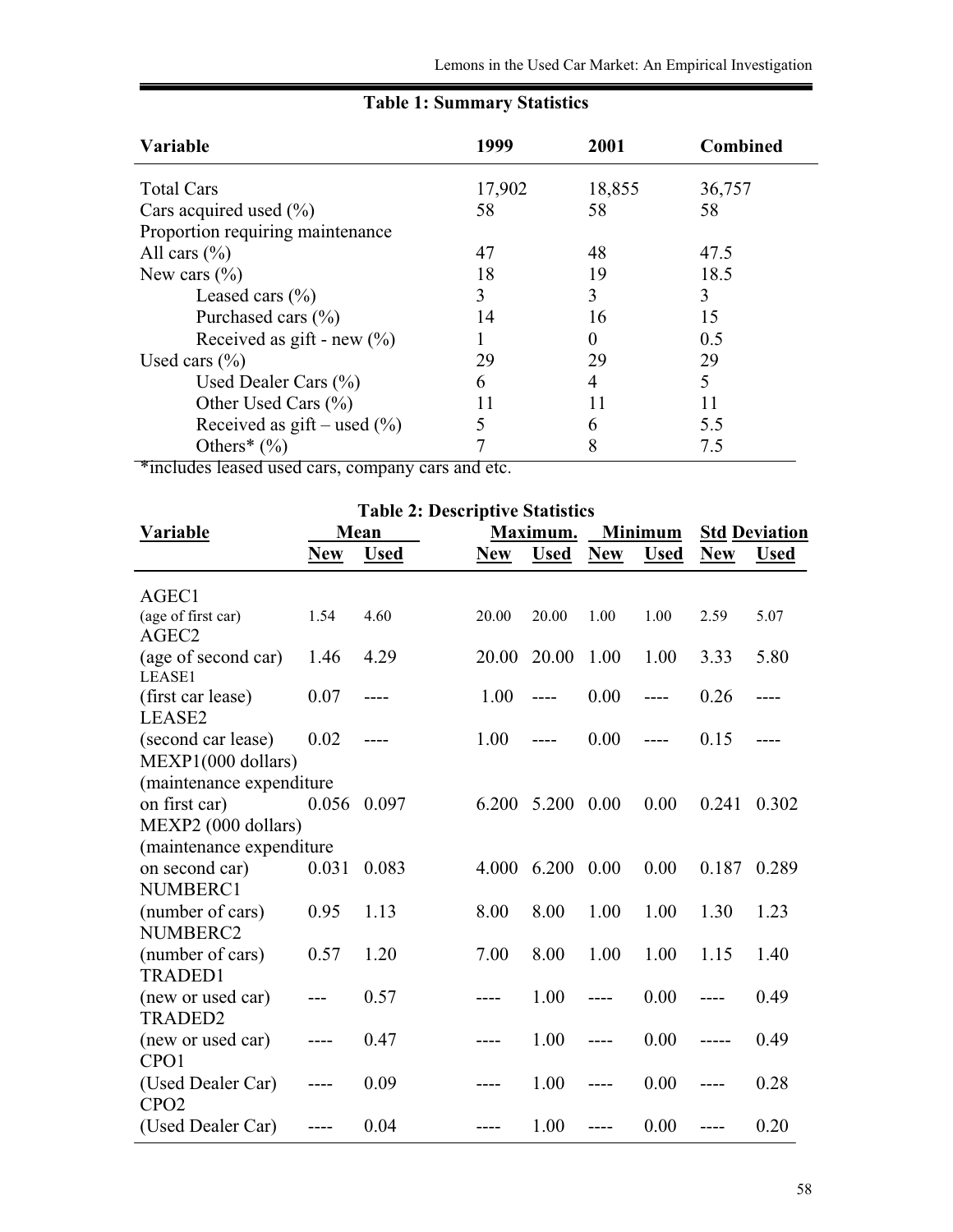| Independent Variable                |                             |                     | <u>Bond's Results – Repair Type Estimated Coefficient (Logit) – Comb. Data</u> |                           |                      |                       |
|-------------------------------------|-----------------------------|---------------------|--------------------------------------------------------------------------------|---------------------------|----------------------|-----------------------|
|                                     |                             | Engine Transmission | Rear Axle                                                                      | <b>Brakes</b>             |                      |                       |
|                                     | (1)                         | (2)                 | (3)                                                                            | (4)                       | (5)                  | (6)                   |
| Constant                            |                             |                     |                                                                                | $--- -$                   | $-0.84***$<br>(14.9) | $-0.63***$<br>(8.65)  |
| TRADED (age $1 - 5$ ) -0.03 -0.19** | $(0.33)$ $(1.72)$           |                     | 0.02<br>(0.13)                                                                 | $-0.26$ *** ---<br>(2.88) |                      |                       |
| TRADED (age $6 - 10$ ) 0.12 -0.09   |                             | $(1.2)$ $(0.64)$    | $-0.18**$<br>(1.80)                                                            | $0.06$ ----<br>(0.31)     |                      |                       |
| TRADED $(1st car)$                  | $\sim$ $\sim$ $\sim$ $\sim$ |                     |                                                                                | $\frac{1}{1}$             | 0.0250<br>(0.90)     | 0.0203<br>(0.72)      |
| $TRADED (2nd car)$ ----             |                             |                     |                                                                                | $---$                     | $0.079**$<br>(2.90)  | $0.077**$<br>(2.82)   |
| AGE of $1st$ Car                    |                             |                     |                                                                                |                           | $0.04***$<br>(8.16)  | $0.04***$<br>(8.16)   |
| AGE of 2nd Car                      |                             |                     |                                                                                |                           | $-0.0009$<br>(0.22)  | 0.0003<br>(0.07)      |
| NUMBER OF CARS ---- ---             |                             |                     |                                                                                | $---$                     | $0.19***$<br>(12.10) | $0.20***$<br>(12.57)  |
| <b>INCOME</b>                       |                             |                     |                                                                                |                           |                      | $0.057**$<br>(1.84)   |
| <b>AGE OF HOUSEHOLD</b>             |                             |                     |                                                                                |                           |                      | $-0.06***$<br>(120.0) |

# **Table 3: Comparison with Bond's Results Dependent Variable: Maintenance Expenditure**

\*\*\* Denotes significance at 1 percent level;

\*\* Denotes significance at 5 percent level; and

\* Denotes significance at 1 percent level. Z-statistics are in parentheses. Columns 1 - 4 report estimates of Bond (1982). Column 5 reports logit estimates, and column 6 reports logit estimates with INCOME and AGE OF HOUSEHOLD as additional explanatory variables.